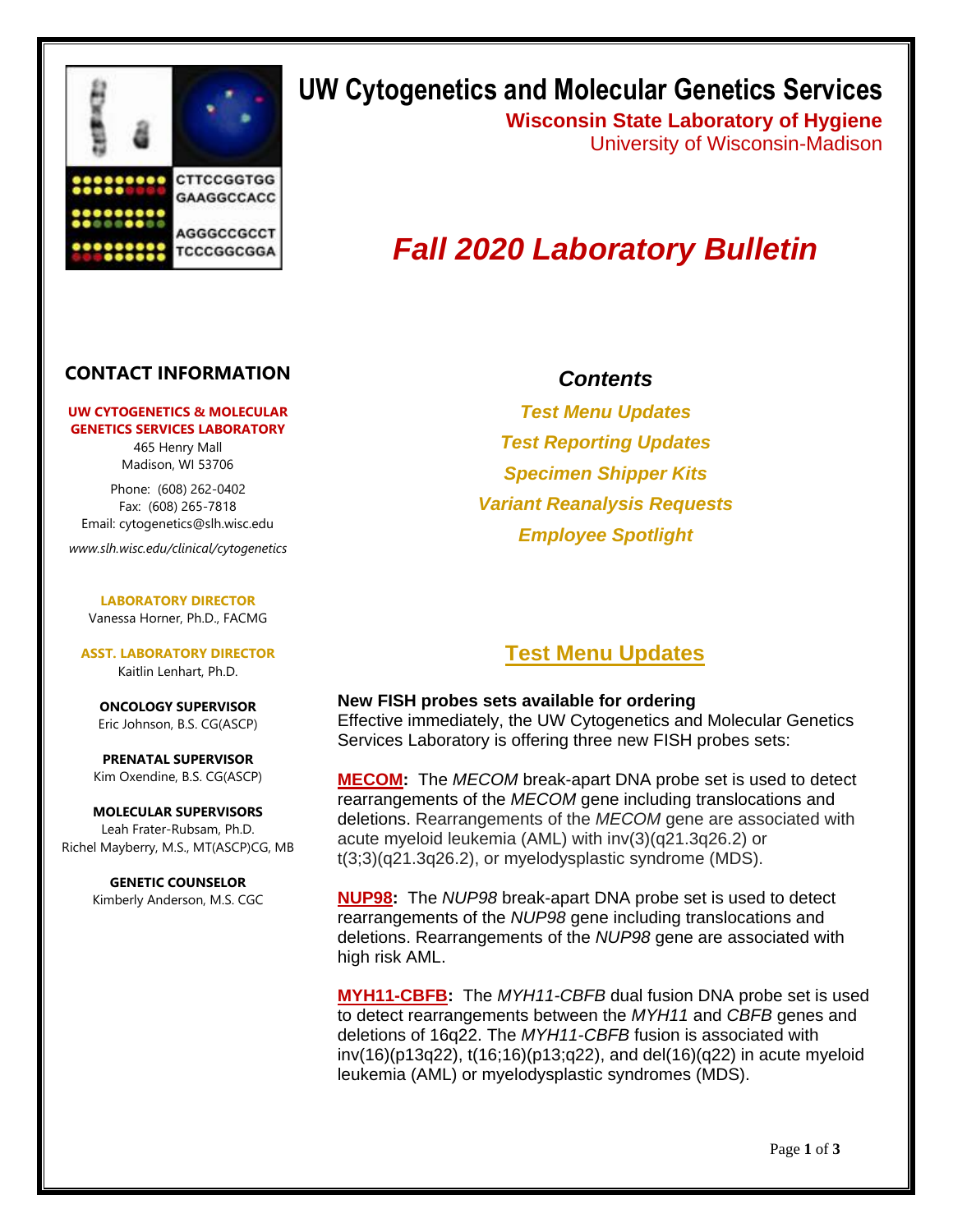## **Test Reporting Updates**

#### **New Chromosomal Microarray Analysis (CMA) reporting guidelines**

In late 2019, the American College of Medical Genetics and Genomics (ACMG), in collaboration with the Clinical Genome Resource (ClinGen), published updated technical standards for the interpretation and reporting of constitutional copy number variants (CNVs) (PMID: 31690835). These updated CNV interpretation guidelines utilize a semi-quantitative point based scoring metric for CNV classification. The goal of this evidence-based classification system is to increase consistency and transparency across clinical laboratories. The UW Cytogenetics and Molecular Genetics Services Laboratory has implemented these guidelines, and subsequently updated our report format to be consistent with the recommendations made by ACMG and ClinGen. If you have any questions regarding our updated reporting guidelines, please contact our laboratory (608-262-0402).

## **Specimen Shipper Kits**

#### **Specimen shipper kits available**

The Wisconsin State Laboratory of Hygiene strives to make testing as accessible as possible. One approach to reducing barriers to genetic testing is to offer readily available shipper kits. The UW Cytogenetics and Molecular Genetics Services Laboratory will provide specimen shipper kits to clinicians upon request. The kit includes everything required to ship human blood specimens within the United States, including a pre-paid return mailer envelope. The laboratory will ship kits to clinicians or directly to patients if requested. This service is provided free of charge. Shipper kits may be requested by phone (608-262-0402) or email (cytogenetics@slh.wisc.edu).

## **Variant Reanalysis Requests**

#### **Variant reanalysis request process**

The UW Cytogenetics and Molecular Genetics Services Laboratory will reanalyze reported variants of uncertain significance identified through microarray or exome sequencing upon request. Reanalysis requests can be made at least one year after the time of testing. An amended report will be issued to the original ordering provider within 1-4 weeks of the request. Reanalysis requests may be made by faxing (608-265-7818) or emailing

(cytogenetics@slh.wisc.edu) the laboratory a completed Variant Reanalysis Request Form. The Variant Reanalysis Request Form can be found on our website

(www.slh.wisc.edu/clinical/cytogenetics) or requested by phone (608-262-0402).